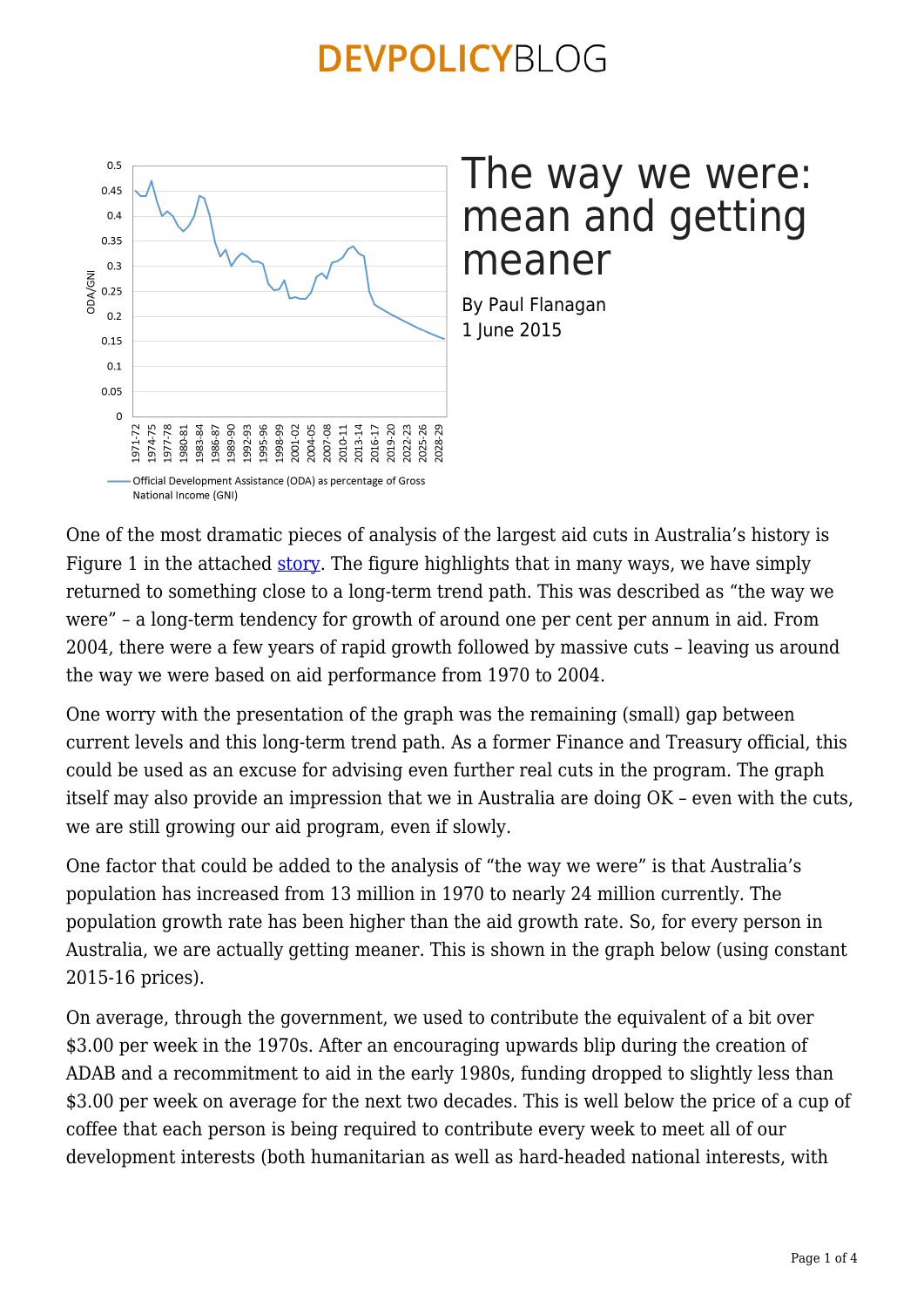aid being the cheapest form of defence – and I agree with the comment made by Janet Hunt at the post-budget aid breakfast <u>forum</u> that we should probably refer to 'development cooperation' rather than 'aid').

At its height, we reached the figure of \$4.67 per week for each Australian in 2012-13. The figures are extended through to 2030 to highlight the implications of the government's announcement that aid levels will be frozen at levels just to compensate for inflation. Population growth is based on the mid-case population scenario used by the Australian Bureau of Statistics. We'll drop from the 2015-16 levels of \$3.25 to below \$2.50 per week per capita.



**Figure 1 Development cooperation (Australian dollars per person per week)**

Development Cooperation - dollars per person per week

[A](https://devpolicy.org/wp-content/uploads/2015/06/Figure-13.png)dding to

this story of growing meanness is that on average Australians have become significantly richer. In 1970, through the government we gave about 45 cents out of every 100 dollars that we earned as a nation to development cooperation. By 1989, we were down to 30 cents for every 100 dollars. The aim of the previous government (and the previous opposition) was to lift this up to 50 cents (the 0.5% of GNI target). We struggled to 34 cents – still less than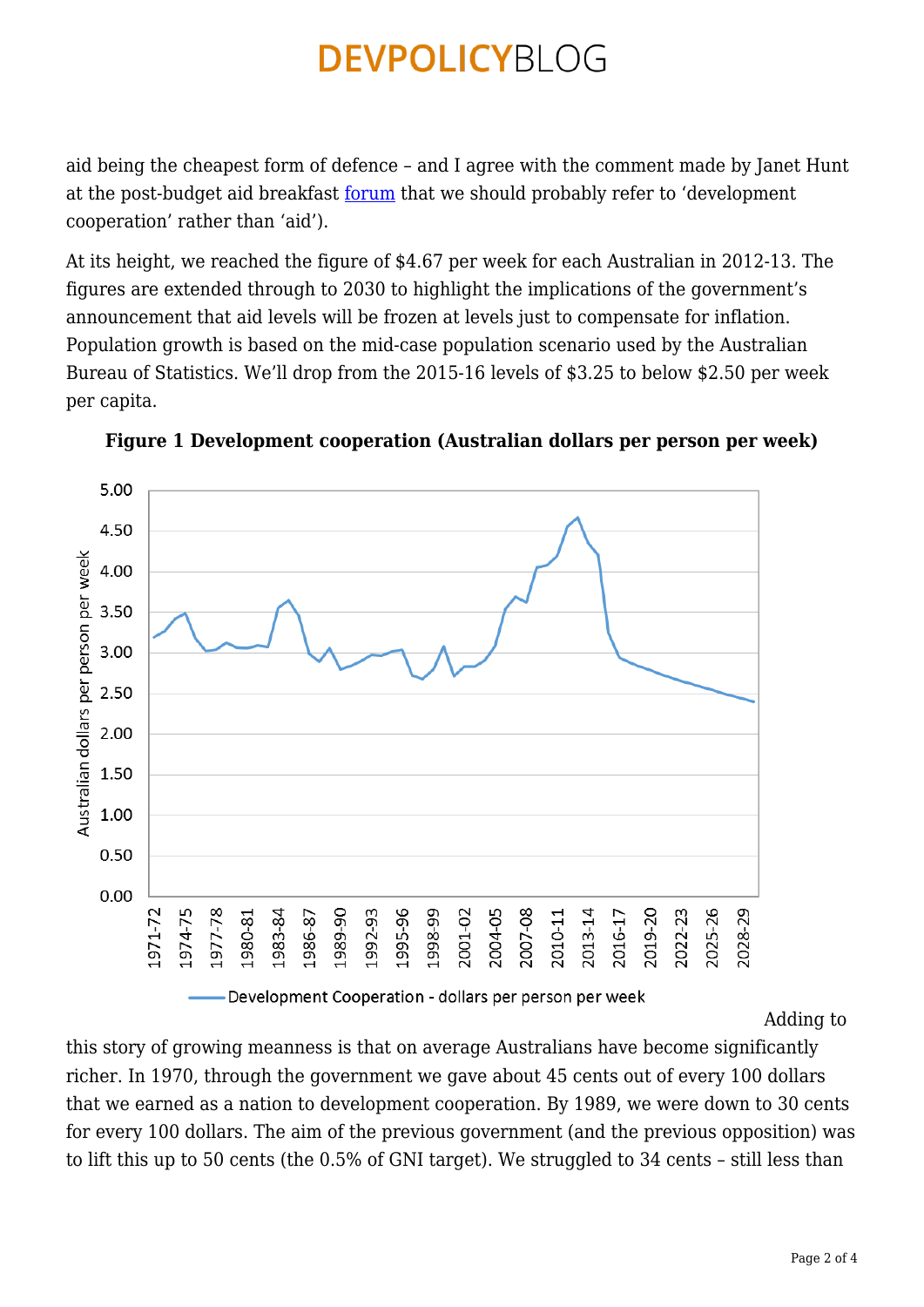half of the target of 70 cents recently reached by countries such as the UK. As shown in the graph below (using growth forecasts from the government's Intergenerational Report), with the massive aid cuts, we are down to 25 cents already, with current policy settings sending us on a path downwards to only 15 cents for every 100 dollars by 2030.





[A](https://devpolicy.org/wp-content/uploads/2015/06/Figure-22.png)s I

mentioned in my introduction to the [2015 aid budget breakfast,](https://crawford.anu.edu.au/events/5486/2015-aid-budget-breakfast) from the perspective of someone who has sat on both sides of the budget fence as a loyal public servant, the cuts to the development cooperation budget are reprehensible. With the bipartisan political agreement to move towards the 0.5% target prior to the last election, I hoped we had turned a corner. But instead we are back to the way we were – a mean country that is getting meaner.